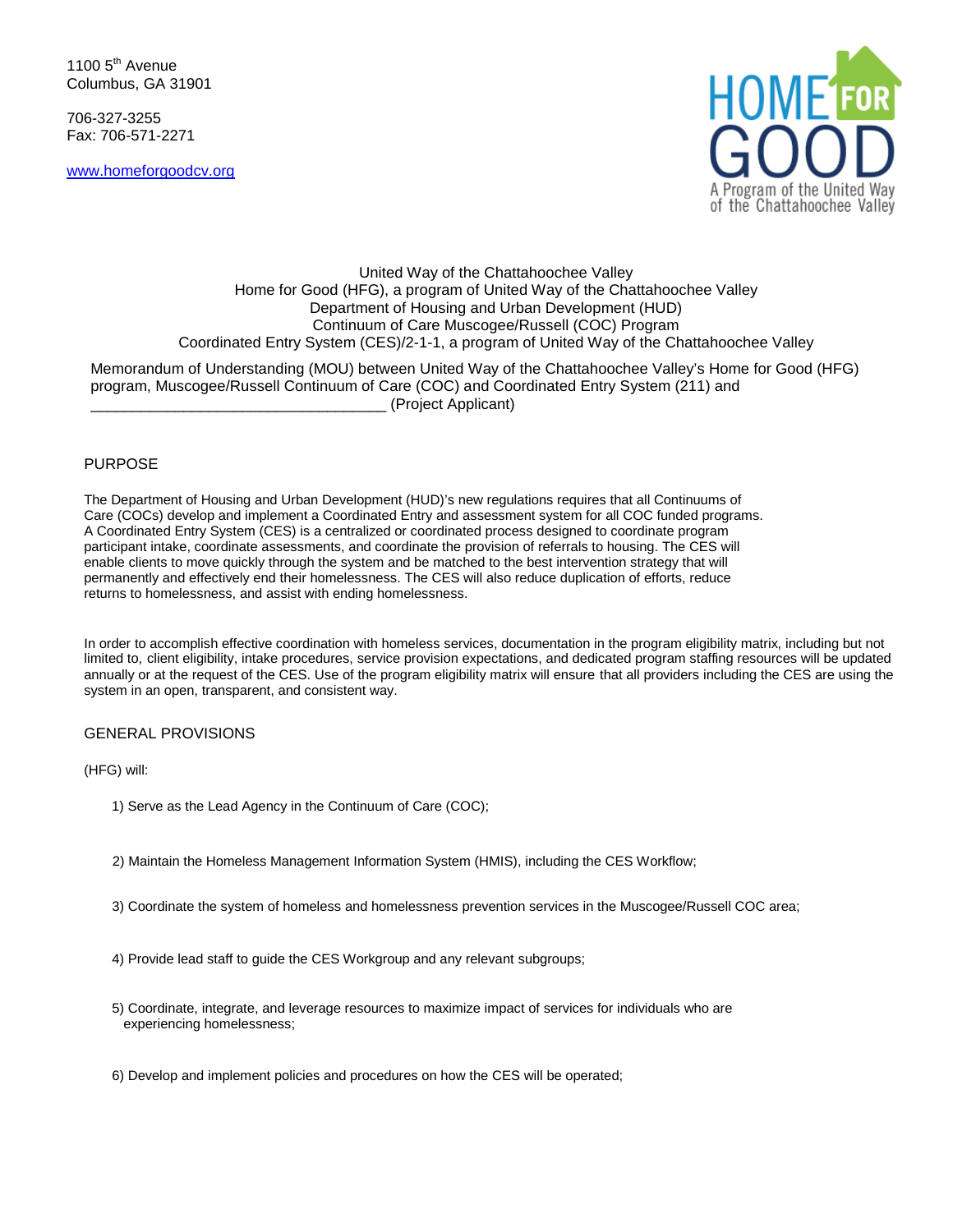

7) Provide guidance and supervision to CES staff;

8) Evaluate performance and progress of the CES and make adjustments as necessary.

9) Oversee the Case Conferences and Appeals process as necessary.

Project Applicant will:

1) Comply by the Coordinated Entry Policies and Procedures Manual developed for and by the CES committee of the CoC.

2) Accept client referrals for PSH and/or RRH services through the CES only;

3) Enter and maintain timely client data in HMIS;

- 4) Update all CES referrals within 3 business days;
- 5) Name a designated staff contact for the CES.

#### CONFIDENTIALITY

All parties agree that they shall be bound by and shall abide by all applicable Federal or State statutes or regulations pertaining to the confidentiality of client records or information, including volunteers. The parties shall not use or disclose any information about a recipient of the services provided under this agreement for any purpose connected with the parties' contract responsibilities, except with the written consent of such recipient, recipient's attorney, or recipient's parent or guardian.

#### EQUAL OPPORTUNITY

All parties agree to be bound by and abide by all applicable anti-discrimination statues, regulations, policies, and procedures as may be applicable under any Federal or State contracts, statutes, or regulations, or otherwise as presently or hereinafter adopted by the agency.